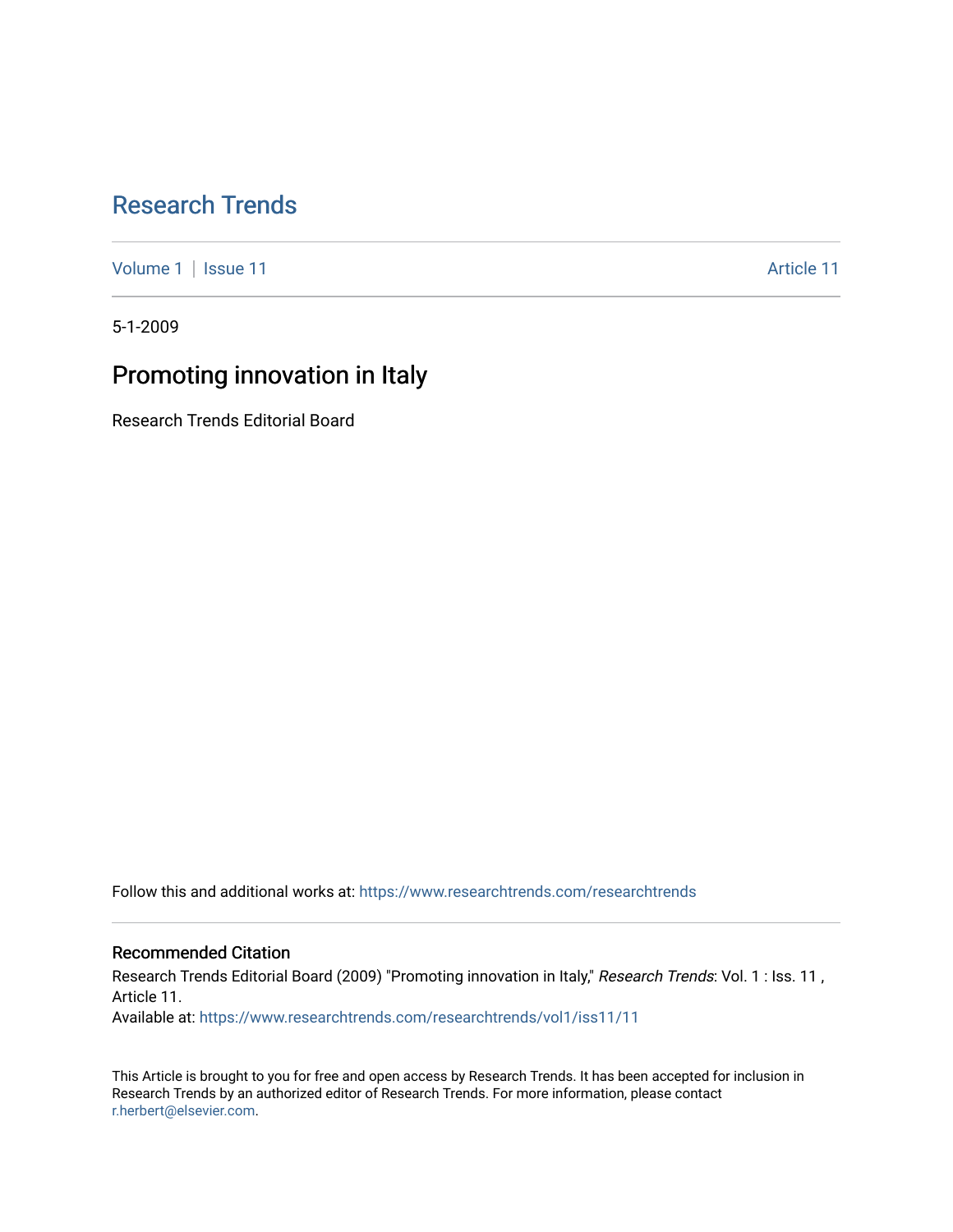

# Promoting innovation in Italy

In 2000, the Lisbon Agenda, which aims to increase European competitiveness, identified numerous areas for improvement. One of its key recommendations was that governments should invest in public research as a source of innovation for industry.

Nine years on, the question remains: has this goal been achieved? While European governments have increased funding, are they also getting return on this investment?



Giovanni Abramo

For Giovanni Abramo of the Italian National Research Council and Ciriaco Andrea D'Angelo, both based at the University of Rome "Tor Vergata", this has not been the case in Italy. "Our ability to transfer knowledge to industry is very weak. Where Europe lags behind the US, Italy lags behind the major European countries."

Knowledge transfer is Abramo's area

of expertise. Together with D'Angelo, Abramo he has built a database that contains information on the research output of all Italian researchers. A free query on any subject of interest returns a ranking of relevant experts, based on their productivity and quality of output. This effort led them to bibliometrics and research assessment.

Meanwhile, in 2001–2003, Italy launched its first researchevaluation exercise (the triennial VTR), which assesses a sample of an institution's research for ranking and funding purposes. The VTR is entirely based on peer assessment. Abramo and D'Angelo used this exercise as the springboard for their research, investigating whether bibliometrics can deliver results that are comparable to peer assessment and, if so, whether it could be used to support peer review in general (1).

#### Towards better and more complete assessment

Abramo and D'Angelo particularly wanted to explore whether bibliometrics could address some of peer assessment's limitations. Abramo says: "Two major shortcomings of peer reviews are, first, that they can only be carried out on a sample of an institution's research output. This means it cannot measure productivity. Second, it relies on research institutes being able to select their own best outputs."

To begin, they tested for correlations between the results of the VTR and a bibliometric analysis of the same data set. "We started by assessing all papers submitted for review and then compared the quality rankings – both methods gave the same results. This means that bibliometrics can be used to support peer review when assessing the hard sciences, thus avoiding peer review's shortcomings, while also offering the advantages of time and cost efficiencies."

Abramo also says that relying on universities to select their own best work is a dangerous practice: according to his [research](http://dx.doi.org/10.1016/j.respol.2008.11.001), many universities are actually inaccurate when selecting their 'best' publications for review. Taking their bibliometric analysis of Italian research output as their starting point, they found that some areas were particularly bad, with certain universi-



Ciriaco Andrea D'Angelo

ties submitting publications whose level of quality fell far below the median of their portfolio of products. In the area of mathematics, for instance, around a quarter of submitted papers had a quality ranking below the median. "This suggests that the universities themselves cannot assess their own value. And if the national assessment is based on what they submit for review, this means the national assessment is meaningless," he adds.

He suggests that bibliometrics could help at both the selection and submission level within the university – helping them identify their best work – and at the national assessment level. In this way, bibliometric data can help both at the beginning and the end of any research-assessment exercise.

Abramo and D'Angelo hope that Italy will move towards more metric-based assessment in the future. They believe that it is the only way to help Italy improve its ability to allocate scarce public resources more efficiently. "It is also important to consider the transfer of knowledge to government, not just to industry. Our policymakers should be using the output of research that they are actually funding," says Abramo.

#### Encouraging collaboration

In another paper, University-industry collaboration in Italy: A bibliometric examination, Abramo and D'Angelo explored where collaborations between universities and industry most frequently occur and how collaboration with industry affects a researcher's reputation (2).

They discovered that in terms of sheer numbers, most collaboration occurs in the fields of medicine and chemistry. However, the highest concentrations of university-industry co-authored papers are found in the areas of information technology and engineering. This reflects the industries that Italy is strong in," explains Abramo.

More interesting was their analysis of whether collaboration positively affects quality of output. Their research suggests that it does when academics collaborate with colleagues of other universities or public research institutions, but not when industrial partners are involved. They also studied the motivations for university-industry collaborations. Where industry is seeking new applications and patents, the universities want to publish research results. However, prestigious journals are less inclined to publish this kind of applied research. This means academics